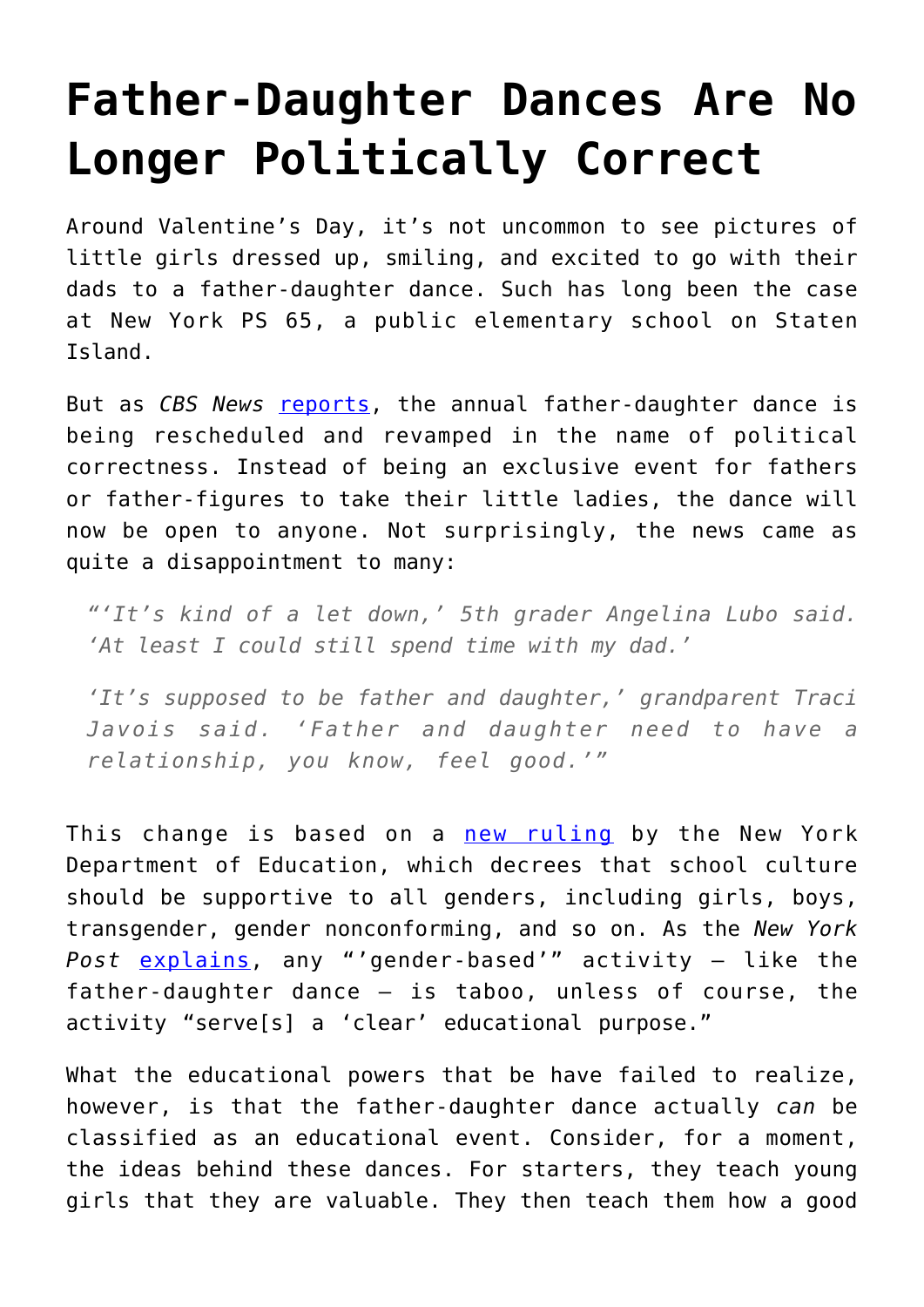man responds to that value, namely, by being a loving, caring gentleman who treats women with respect. Finally, they teach girls how to respond appropriately to such respect in their words and actions.

Those are important lessons, particularly in an age in which it seems that neither men nor women know how to appropriately interact with one another. Furthermore, they also promise to be important in helping young girls find their footing and become a success in a competitive world.

Oxford scholar and author Dorothy Sayers hinted at this fact in her famous 1935 novel, *[Gaudy Night](https://www.amazon.com/gp/product/0062196537/ref=as_li_qf_asin_il_tl?ie=UTF8&tag=intelltakeo0d-20&creative=9325&linkCode=as2&creativeASIN=0062196537&linkId=8639be4af83b16823e0da0b262a60089).* As heroine Harriet Vane ponders to herself:

*"Wherever you find a great man, you will find a great mother or a great wife standing behind him – or so they used to say. It would be interesting to know how many great women have had great fathers and husbands behind them."*

## After posing the question to another one of Sayers' characters, Harriet is reminded:

*"'You have forgotten physical achievements…. I believe many female singers, dancers, Channel swimmers and tennis stars owe everything to their devoted fathers.'"*

Such musings are not the sole ramblings of a fictitious novel. Modern research shows that they are the truth of everyday life. As Wake Forest University adolescent psychology professor Linda Nielsen [notes,](https://ifstudies.org/blog/how-dads-affect-their-daughters-into-adulthood) women who grow up with a committed, active father in their lives enjoy many benefits. These include:

- A greater likelihood of graduating from college
- A greater tendency to work in traditionally maledominated careers
- A greater chance to have a fulfilling romantic